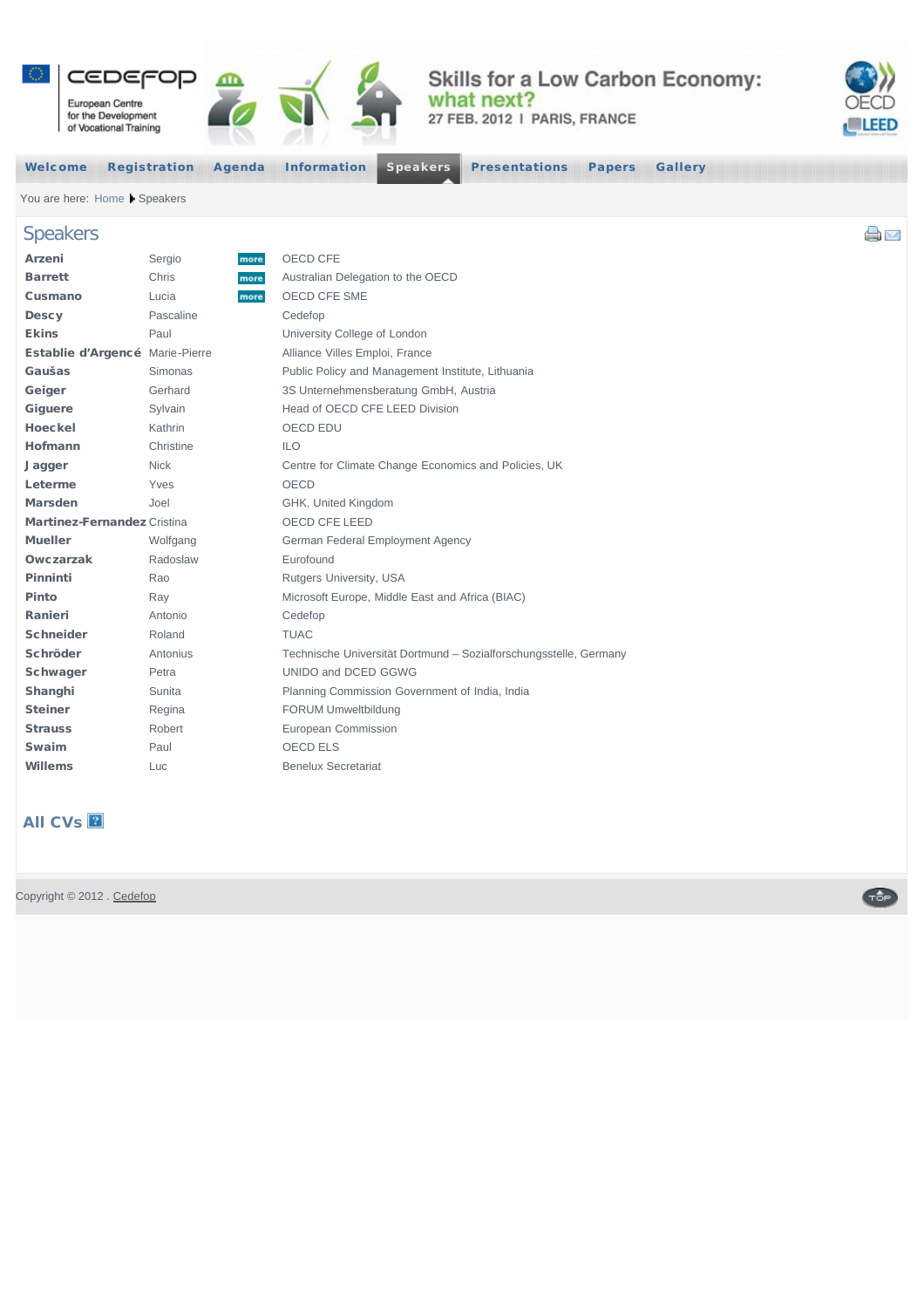



**Skills for a Low Carbon Economy:** what next? 27 FEB. 2012 | PARIS, FRANCE



## **SPEAKERS' BIOGRAPHICAL NOTES (in alphabetical order)**



**Sergio ARZENI** is the Director of the OECD Centre for Entrepreneurship, Small and Medium-sized Enterprises (SMEs) and Local Development. The Centre oversees the work of the Local Economic and Employment Development programme (LEED), the Working Party on SMEs and Entrepreneurship, the Tourism Committee, and the OECD LEED Trento Centre for Local Development (Italy). Mr. Arzeni has worked at the OECD for over 20 years. Prior to joining the OECD, Mr. Arzeni served as an economist for the Italian Parliament, the Italian Trade Unions and the European Commission. As an economic journalist he has contributed to several Italian and international newspapers. He holds a First Class Honours

Degree in Political Science from the University of Rome and specialised in Industrial Economics at the International University Institute of Luxembourg and in International Economic Relations at the Brookings Institution in Washington D.C., USA. He speaks French, Spanish, English, German and Italian.



**Chris BARRETT** was born in 1969 and holds a Bachelor of Commerce, a Bachelor of Arts with Honours and a Masters in International Relations from the University of Melbourne, as well as a Masters in Public Policy from the Woodrow Wilson School of Public and International Affairs at Princeton University.

Mr. Barrett began his career with the Boston Consulting Group in Melbourne, where he worked from 1992 to 1996. From 1996 to 2002, he served as a

senior adviser to then Opposition Leader the Honourable Kim Beazley MP. Between 2003 and 2007, Mr. Barrett held several positions with the Department of Premier and Cabinet in the State Government of Victoria, culminating as Deputy Secretary and Head of Cabinet Office. In 2007, he was appointed Chief of Staff to the Treasurer of Australia, the Honourable Wayne Swan MP, where he served until 2010.

Before his nomination as Ambassador and Permanent Representative of Australia to the OECD, Mr. Barrett was Australian Scholar at the Woodrow Wilson International Center for Scholars in Washington DC.

*Ambassador Chris Barrett took up his duties as Permanent Representative of Australia to the OECD on 23 August 2011.*



**Lucia CUSMANO** is Senior Economist at the OECD Centre for Entrepreneurship, Small and Medium-sized Enterprises (SMEs) & Local Development (CFE) and Executive Secretary for the OECD Working Party on SMEs and Entrepreneurship (WPSMEE). Ms. Cusmano has a PhD in Economics from the University of Pavia (Italy) and has completed a Master of Science in Economics at Warwick University (UK). She has published extensively in international journals on SMEs, entrepreneurship, innovation, structural change, institutions and economic development in advanced and developing regions.

Ms. Cusmano holds the position of Assistant Professor of Political Economy at Insubria University, Varese (Italy) and Research Fellow at KITES (Knowledge, Innovation and Technology Studies), Bocconi University, Milan (Italy).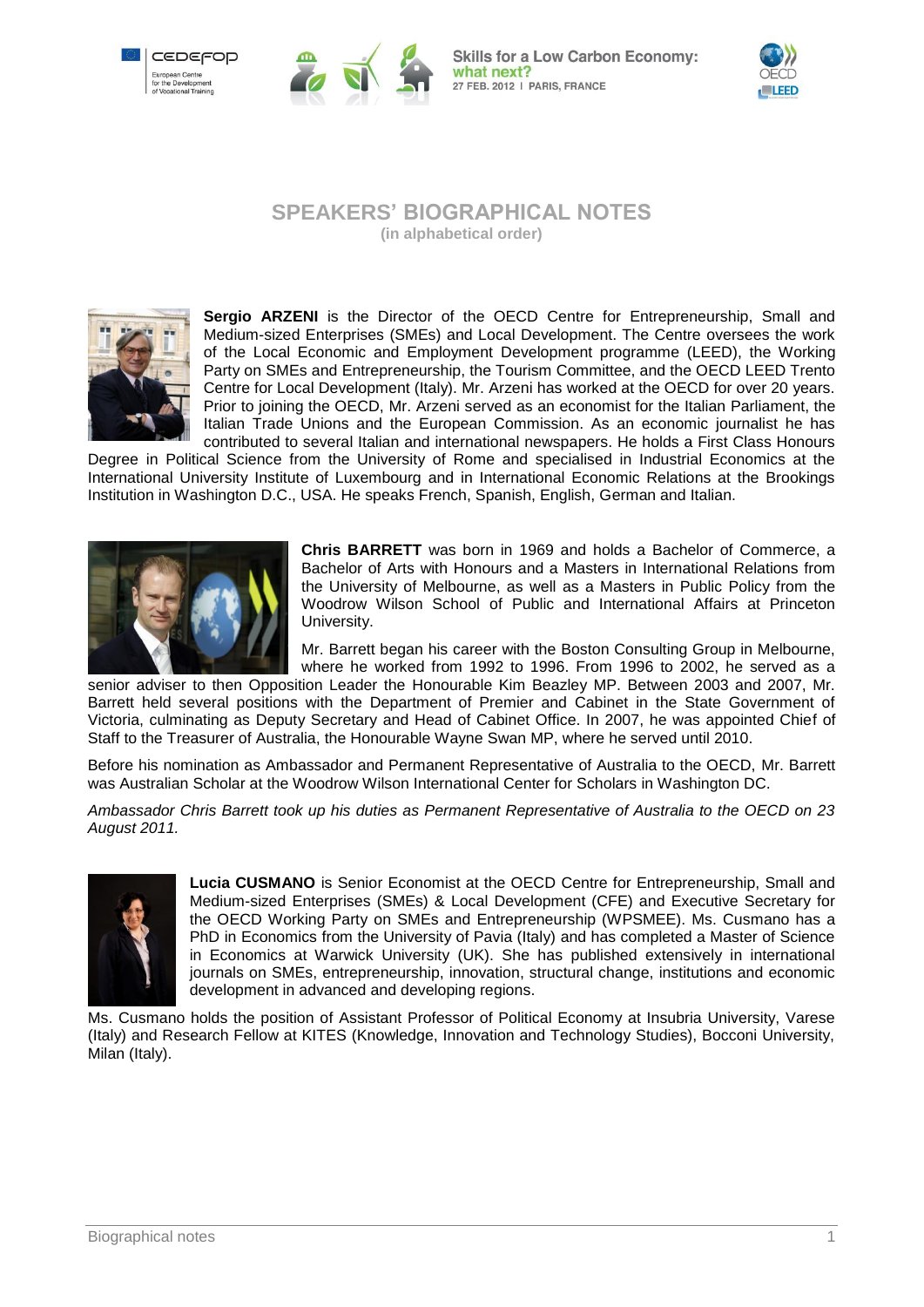







**Pascaline DESCY** is Head of Research and Policy Analysis, Cedefop (European Centre for the Development of Vocational Training). Ms. Pascaline Descy manages a team of experts working in European VET policy analysis, identifying skill needs in Europe and VET research.

She joined Cedefop in 1997 and worked for several years as an expert in VET research, in particular co-authoring Cedefop"s Research Reports, which present comprehensive and critical reviews of VET-relevant socio-economic research and draw implications for policy.

In recent years, she has investigated the economic and social benefits to education, training and skills. Prior to joining Cedefop, Ms Descy was a researcher at the University of Liège in Belgium, where she was involved in comparative education projects. Pascaline Descy holds a Master's degree in education science from the University of Liège, Belgium.



**Paul EKINS** has a PhD in economics from the University of London and is Professor of Energy and Environment Policy at the UCL Energy Institute, University College London. He is also a Co-Director of the UK Energy Research Centre, in charge of its Energy Systems theme, and also leads UCL"s involvement in large research consortia on Bioenergy and Hydrogen. His academic work focuses on the conditions and policies for achieving an environmentally sustainable economy, with a special focus on energy and climate policy, and the modelling of the energy system; on innovation; on the role of economic instruments such as environmental taxes; on sustainability assessment; and on environment and trade.

He has published 12 books and numerous articles and papers on these topics.



**Marie-Pierre ESTABLIE D'ARGENCÉ** has been the General Delegate of the "Alliance Villes Emploi" since it was founded in 1993. She also was at the origin of the "Employment Centres" concept in France and contributed to their development and spread in 2005 in the frame of the French "Social Cohesion Plan". She also initiated in 2008, together with the French Environment and Energy Management Agency (ADEME), the project "Employment Houses and Sustainable Development" on 33 territories in order to better think and anticipate climate change mitigation policies effects on employment and skills locally.



**Simonas GAUŠAS** is Research Manager in Public Policy and Management Institute. He has more than 7 years of work experience in public policy research including research of education (especially vocational education and training, adult learning, education financing issues) and labour market policies (especially issues related to the impact of climate change on employment, sectoral labour market trends and anticipation of skills needs of the economy). Currently he works in Eurofound project "Growth and employment: Anticipating and managing the effects of greening of industries in the EU" (2011-2012), Cedefop study "Financing training in Europe" (2010 – 2012) and is a

country group expert in the Cedefop project "Forecasting Skill Supply and Demand in Europe" (2009-2012). Simonas holds a MA degree in European Public Administration from Vilnius University.



**Gerhard GEIGER** holds a Diploma in International Cultural and Business Studies and is currently working on a doctoral thesis with an interdisciplinary governance approach. He is project manager in research and consulting projects in the field of vocational education and training with a focus on upper secondary VET and the tertiary sector. Experience in quality assurance, quantitative and qualitative analyses of labour market needs; assessment of the matching of acquired skills in vocational training with occupational qualification needs in alumni census; support of universities and universities of applied sciences ("Fachhoch¬schulen") in developing curricula, which anticipate current and prospective labour market needs.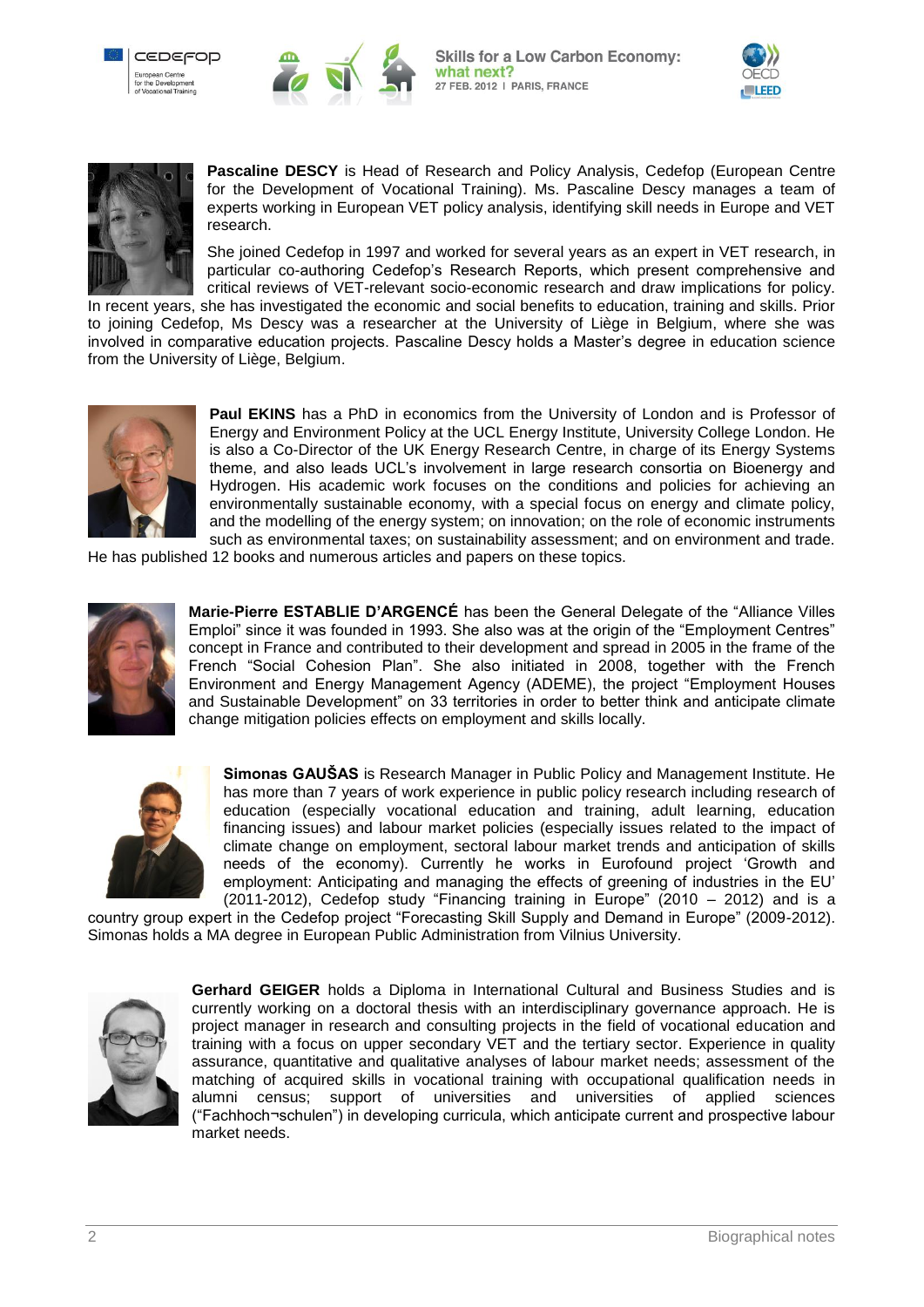







**Sylvain GIGUÈRE** is Head of the Local Economic and Employment Development (LEED) Division since 2008. Based at the OECD Headquarters in Paris, he leads a team of 25 economists, researchers, statisticians and administrative assistants, which includes the OECD LEED Centre for Local Development in Trento, Italy, and shapes the development of the LEED programme of work.

A Canadian national, Sylvain joined the OECD in 1995, first to work in the Directorate for Employment, Labour and Social Affairs (DELSA). In 2002 he was appointed Deputy Head

of the LEED Programme, where he developed a policy research agenda to help governments get better results by revamping their governance structures and increasing their ability to coordinate and target policy.



**Kathrin HOECKEL** is a policy analyst in the OECD"s Directorate for Education in Paris/France where she is currently responsible for developing the OECD Skills Strategy.

From 2007 to 2010 she worked on the OECD VET Policy Review. She was responsible for country reviews of Australia, Austria, Germany, the UK (England and Wales) and Switzerland and for analytical work on costs and benefits in VET.

Prior to this activity, Kathrin worked on the issue of school leadership ('Improving School Leadership' OECD, 2008) and took part in writing the final comparative report and

disseminating the findings of a thematic review on adult learning ('Promoting Adult Learning' OECD, 2005) at the OECD. Before joining the OECD, she worked in the field of development cooperation, inspecting and evaluating development projects of local NGOs in Morocco (including on special education and vocational education and training) and carried out a research project with field visits on post-war reconstruction and state-building in Lebanon.

Kathrin holds a M.Sc. in history and political science from Munich University (Germany) and a Master"s degree in public administration from the London School of Economics and Political Science. Kathrin is of German nationality.



**Christine HOFMANN** has been working for the ILO Skills and Employability Department since 2006. She co-authored the book Skills for green jobs. A global view, arising from a global policy-applied research project covering 21 countries world-wide, in collaboration with Cedefop. She also participated in research on early identification of skill needs for the low-carbon economy, a joint ILO/EC management agreement, resulting in two sector studies and a comparative analysis of methods.

Apart from contributing to the ILO"s Green Jobs portfolio, Christine has developed a resource guide on upgrading informal apprenticeship in Africa, delivers trainings and advises technical cooperation projects in countries in Asia and Africa. Before joining the ILO, she worked in political consulting and coordinated development projects for trade unions in Africa and Asia for a German labour foundation promoting social sustainability in national and international fora such as the UN CSD. She holds a degree in International Business and Area Studies.



**Nick JAGGER** is currently researching the role of low carbon skills in enabling the low carbon transition as part of the Centre for Climate Change Economics and Policy at the University of Leeds. He has previously researched high and intermediate level skills and international indicators of Human Resources for Science and Technology as well as a wide range of employment and technology policy related topics at the Institute for Employment Studies and the Science Policy Research Unit in Brighton.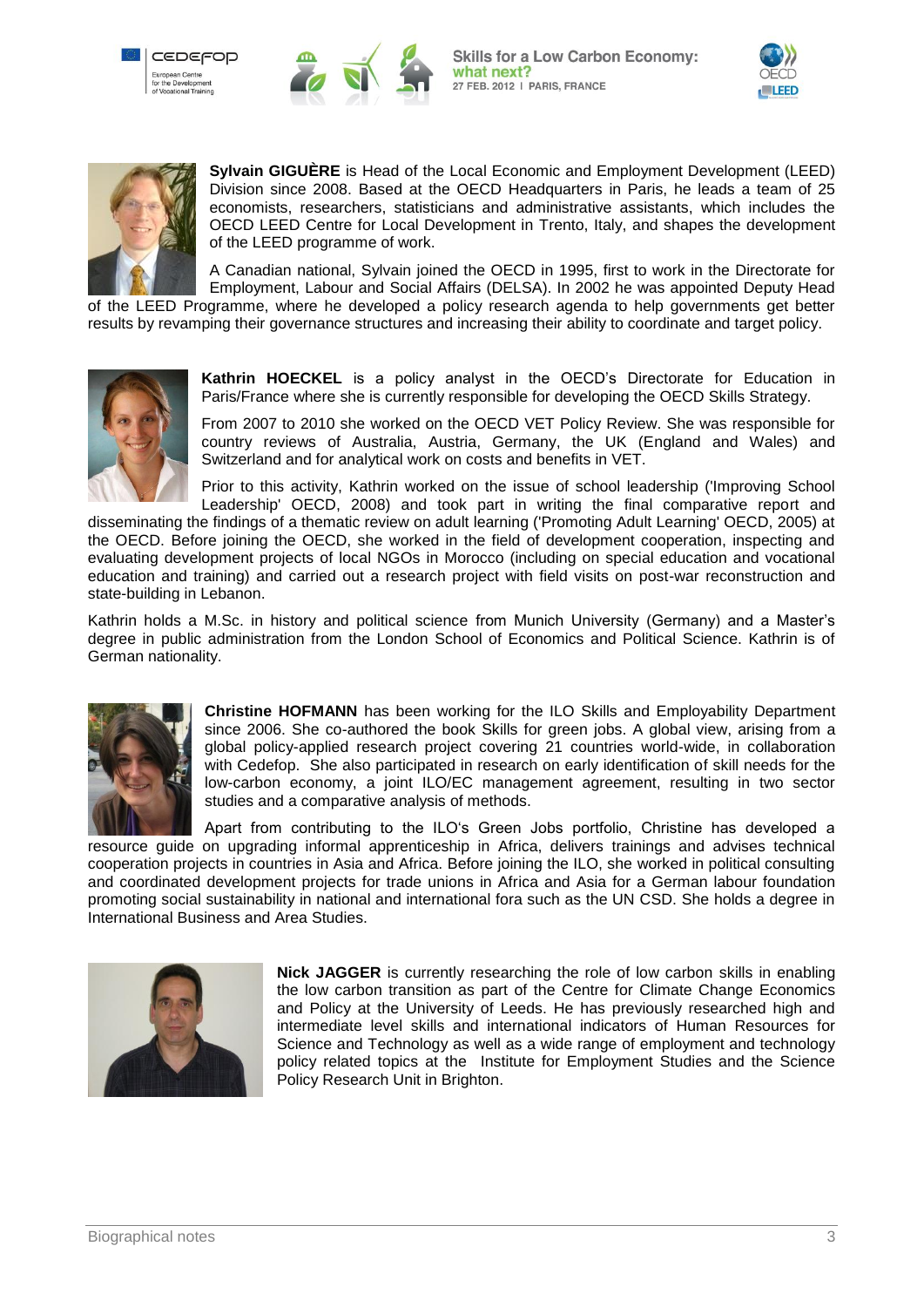



**Skills for a Low Carbon Economy:** what next? 27 FEB. 2012 | PARIS, FRANCE





**Yves LETERME** was appointed Deputy Secretary-General of the OECD on 8 December 2011. He is in charge of Social Affairs, Education, Governance and Entrepreneurship.

Before joining the OECD, Yves Leterme held a variety of political posts in Belgium at all levels and in all areas of government. After starting his career as an alderman in his home town of Ypres, he became a Deputy in the Chamber of Representatives, Group Chairman, National Secretary and Chairman of the CD&V party, Minister-

President of the Flemish Government, Federal Senator, Deputy Prime Minister, Minister of the Budget and Mobility, Minister of Foreign Affairs and Prime Minister. Yves Leterme is currently Minister of State and a municipal councillor in Ypres. At a professional level, Yves Leterme has worked, inter alia, as a deputy auditor at the Belgian Court of Audit and an administrator at the European Parliament.

Yves Leterme, who was born on 6 October 1960, has a degree in Law and Political Science from the University of Ghent.



**Joel MARSDEN** is a Consultant with GHK. Joel is an Economist with 2 years of experience in providing research, analysis and evaluations of public policy across EU, national and regional government in the private and public sector. The primary focus of his work is on the linkages between environment, economic and education policy.

Joel has previously conducted research and policy analysis on green skills demand and the responsiveness of VET provision to match emerging trends, as well as providing advice on the development of the EU emissions trading system. At GHK, he

is currently developing a catalogue of jobs and identifying skill needs in relation to EU biodiversity objectives for DG Environment. He is also leading research to establish good practice measures for VET to support sustainable development.



**Cristina MARTINEZ FERNANDEZ** is a Senior Policy Analyst specialised on Employment and Skills, Green Growth, Demographic Change, and Southeast Asia at the Organisation for Economic Co-operation and Development (OECD), Local Economic and Employment Development (LEED) programme. She works on issues related to the challenges of skills and training systems for SMEs, entrepreneurial and innovation activities; industrial policy, climate change and the transformation of labour markets into the low-carbon economy; the challenges of demographic changes and an ageing society for skills and employment development. Cristina also manages the OECD/LEED Initiative on Employment and Skills

Strategies in Southeast Asia (ESSSA). Before joining the OECD she was a Professor at the Urban Research Centre, University of Western Sydney in Australia where she led the Urban and Regional Dynamics programme which analyses industry change, urban performance and socio-economic development within the frameworks of innovation, globalisation and the knowledge economy. Cristina has university degrees on industrial psychology from the University of Salamanca, University Pontificia and UNED (Spain); she holds a Doctorate from Salamanca University and a PhD on Planning and Urban Development from the University of New South Wales (Sydney, Australia). She has published more than 100 works in international scientific journals, books and OECD policy reports. Cristina has Spanish and Australian nationalities.



**Wolfgang MUELLER** is the Director of the European Representation of the Bundesagentur fuer Arbeit, the German Federal Employment Agency. He is the advisor for European Affairs for the Director General. He was the Chair of the Working Group "New Skills for New Jobs" of the European Heads of Public Employment Services Network dealing also with Green Jobs/ Green Skills, he is representing the Network in the European Qualification Framework Advisory Group, the European Vacancy Monitor Advisory Group and the European Lifelong Guidance Policy Network. He will represent the European Heads of Public Employment Services Network in the network of observatories on Skills needs and mismatches of the

European Skills Panorama. He participated in two EU-US-Roundtable on Skills, the EU-China Seminar on Green Jobs and the WAPES-China Seminar on Green Skills. He also participated in the EESC-Study Group on Green Jobs. He gave various presentations on the Green Jobs-/ Green Skills Agenda (e.g. EXPAK-Conference, European Employment Week).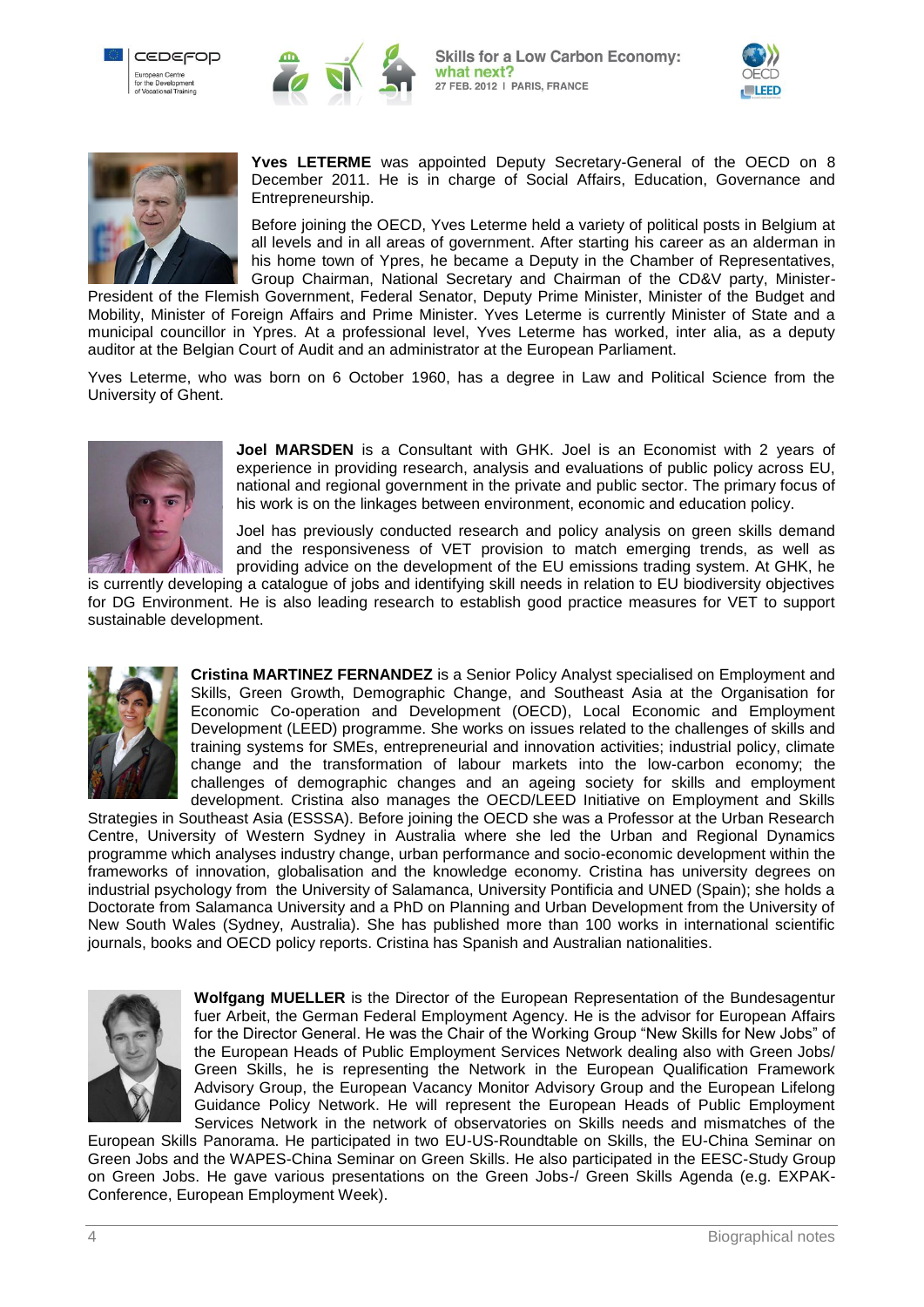







**Radosław OWCZARZAK** is Research Manager in European Foundation for the Improvement of Living and Working Conditions (Eurofound), the European Union Agency based in Dublin, responsible for the Network of European Observatories, future oriented sector studies, research in the links between quality of work and performance, in the future skill needs, projects on undeclared work and on the impact of greening of industries on quantity and quality of jobs. A business economist, with a PhD in strategic management from Poznań University of Economics in Poland, a DESS in Finance and Banking from University Paris 2 and a certified Project Management Professional (PMP). Before joining Eurofound, he worked

in academia, strategic consultancy and in the business management. He has been also involved in the NGOs promoting sustainable social development and education.



**Rao PINNITI** teaches at Bloustein School of Planning and Public Policy, Rutgers University, New Brunswick, USA. He has several years of research, teaching, consultancy and management experience in India and in the United States of America. He has been a consultant to several international organizations including the JICA, ILO, UNDP, World Resources Institute, and a few others.

He has published about a dozen books and several research papers, including "The Architecture of Green Economic Policies" (Heidelberg: Springer Verlag,

2010), and "International Trade Policies and Climate Change Governance" (Heidelberg: Springer Verlag, 2012). He served as a member of the National Policy Committee for Energy and Environment for the Obama-Biden campaign, and has also served on several committees and boards over the years, besides as Chairman of a public enterprise. He also initiated and organized a few international conferences including the top-level Indo-French Colloquium on Multi-Level Economic Planning.



**Ray PINTO** is the Lead on Government Policy for Environment for Microsoft Europe, The Middle East and Africa. Mr. Pinto can share his experiences on how technologies today are enabling solutions to reduce greenhouse gas emissions and providing advanced healthcare solutions. He can share insights in new technologies being developed in its global labs that are being developed to tackle some of the planet"s and society"s biggest challenges.

His environmental work encompasses working with non-governmental organizations such as The Climate Group and government agencies such as the United Nations (UNFCCC, UNEP,

UNIDO) and the European Environment Agency in developing best practices and projects that will reduce the forces causing climate change and help societies adapt to their changing environment. Internet and Communication technologies are increasingly being used to understand and compute large amounts of data to tackle the complexity of the planet"s life support system, the interactions of biodiversity and ecology and reach large populations to raise awareness and change behavior. His work brings him into negotiations with governments around the world as they look for credible solutions in tackling issues around energy including increasing renewables, development of smart grids, electric vehicles or smart logistics all of which needs software in its development.



**Antonio RANIERI** is Project Manager at Cedefop within the Research and Policy Analysis area. An economist by training, Antonio Ranieri has taught regional and urban economics at the University of Roma. As Head of Area at CLES in Rome, an independent centre of studies on labour market and economic development issues, he coordinated research projects in the fields of policy design and evaluation of public investment. At Cedefop, where he has worked since 2010, Ranieri coordinates the project 'Skill needs in sectors', and his brief also covers skills forecasting, and labour market imbalances.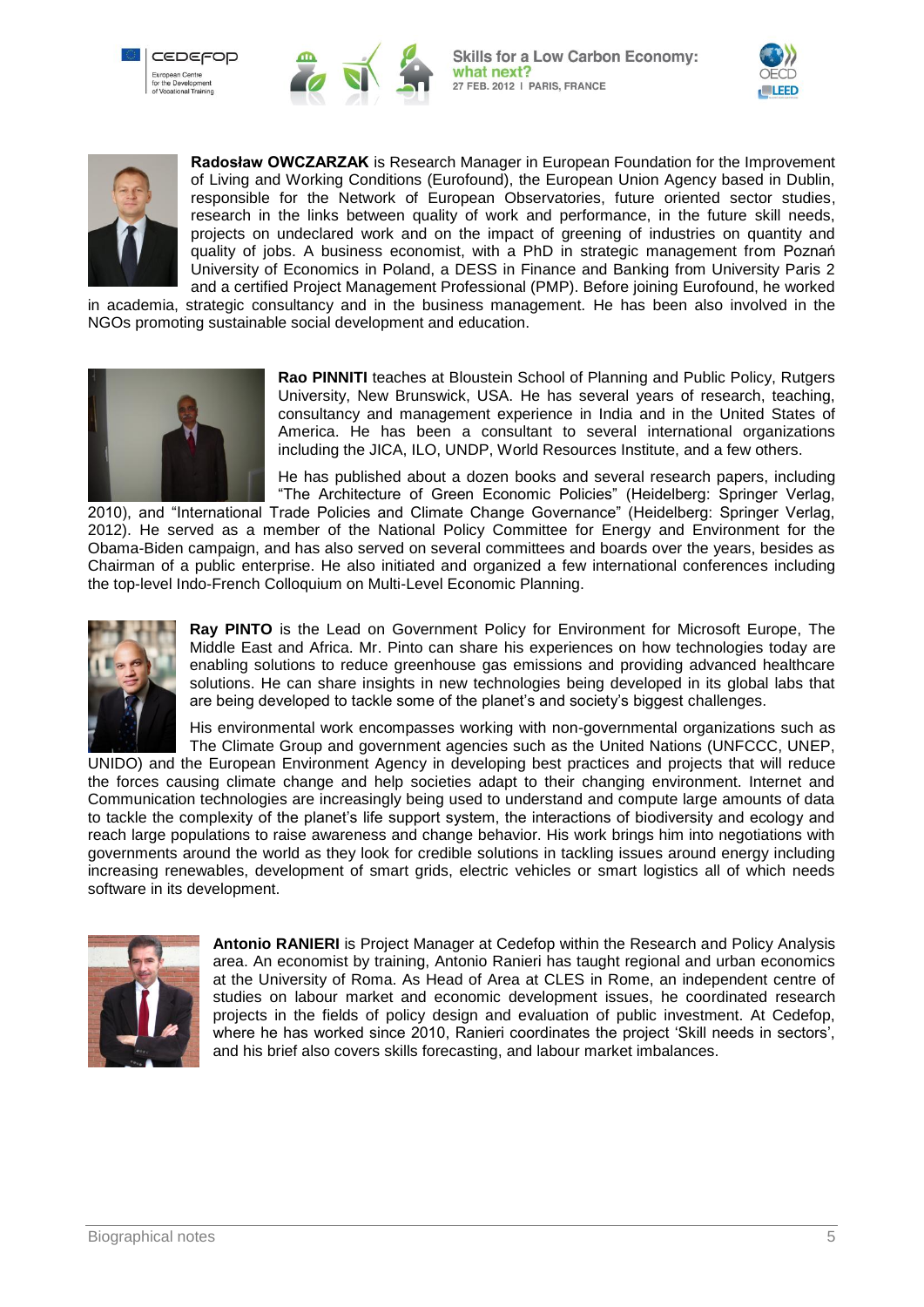







**Roland SCHNEIDER** is currently Senior Policy Advisor at the Trade Union Advisory Committee (TUAC) to the Organisation for Economic Co-operation and Development (OECD) in Paris. As an international trade union organization with members in all OECD countries, TUAC is the interface for labor unions with the OECD. It has consultative status with the OECD and its various committees. Subsequent to an apprenticeship as a toolmaker, Mr. Schneider completed studies in mechanical engineering as well as in political science and economics.

At the start of his professional career he conducted research focusing on technology assessment at the Economic and Social Research Institute (WSI) of the German federation of trade unions (DGB) in Düsseldorf, Germany.

At TUAC, he is in charge of employment and labor market policy issues as well as on education and training issues. He has published intensively on R&D, innovation, technological change and on technology assessment as well as on labour market and employment policy.



**Antonius SCHRÖDER** is a senior researcher and member of management board of the Sozialforschungsstelle sfs – Technische Universität Dortmund (Social Research Centre at the University of Technologies Dortmund), responsible for European Research. He has worked in and coordinated several European projects in the fields of vocational education and training, organisational and personnel development (including equality and diversity, multi-cultural aspects), industrial change, industrial relations and social dialogue. He is member of the European Steel Technology Platform ESTEP - Working Group 5 "People".



**Petra SCHWAGER** works for the Environmental Management Branch of the United Nations Industrial Development Organization (UNIDO). In 2004 she initiated UNIDO"s Chemical Leasing activities. Since 1995 she has been involved in building-up UNIDO"s global Cleaner Production Programme, which currently includes 47 countries. She has managed National Cleaner Production Centres and Programmes in more than 15 countries and developed UNIDO"s Regional Cleaner Production Network for Latin America. Fostering Public-Private Partnerships and encouraging innovative approaches to sustainable chemicals management in developing and transition countries are additional fields of her work. She studied Economics at

the Vienna University of Business Administration and Social Sciences and Environmental Management at the University of London.



**Sunita SHANGHI**, an officer of Indian Econmic Service , is working at a Senior Mangement Level as Adviser in the Planning Commission, Government of India. She has more than 25 years of experience in different ministreies of the Government of India. At present looking after the work relating to prepartion of National Five Year Plans and issues pertaining to Labour, Employment and Manpower. She has been deeply associated with the Coordinated Action on Skill Developemnt and other labour matters. She has done her Masters in Economics from Delhi University, India and Masters in Development Studies from University of East Angila , United Kingdom.



**Regina STEINER** studied Biology and Environmental Studies. She holds a doctoral degree and wrote the dissertation on competence oriented education for teachers for Education for Sustainable Development. She is lecturer for higher education with a strong focus on Education for Sustainable Development, Education Science and, Action Research. She has leaded several projects on Education for Sustainable Development on national and European level. She is leader of the section of FORUM Umweltbildung in Salzburg.